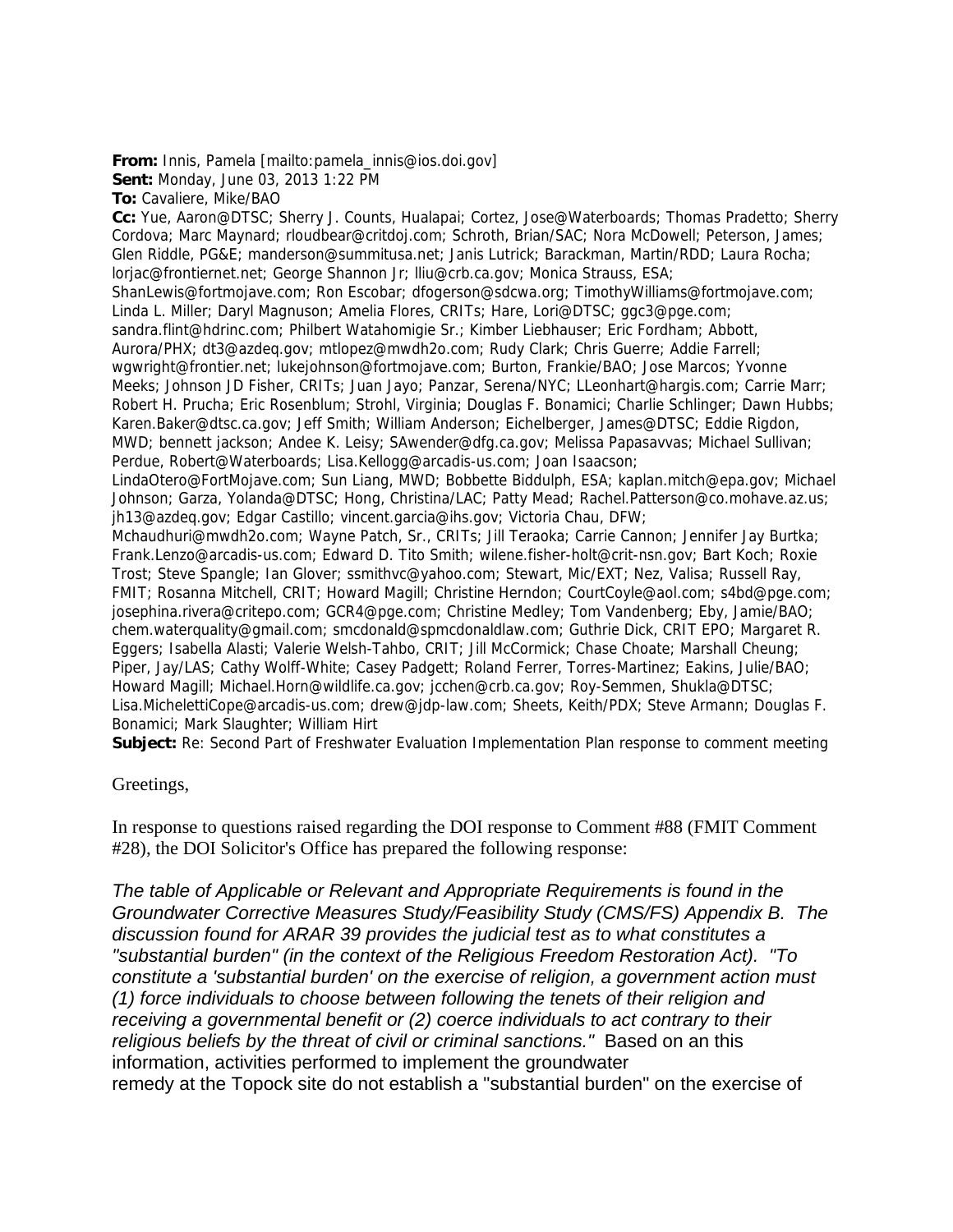religion as that term is used in the Religious Freedom Restoration Act.

If you have any additional questions or concerns, please let me know at your earliest convenience.

Thank you.

On Fri, May 17, 2013 at 5:24 PM, <Mike.Cavaliere@ch2m.com> wrote: Hello All,

The punchlist from our discussion earlier this week is attached for reference during this meeting. Also, please use this information to access WebEx:

-------------------------------------------------------

Meeting information

-------------------------------------------------------

Topic: FWIP RTC #2 Date: Tuesday, May 21, 2013 Time: 12:30 pm, Pacific Daylight Time (San Francisco, GMT-07:00) Meeting Number: 806 614 254 Meeting Password: Topock

-------------------------------------------------------

To start or join the online meeting

-------------------------------------------------------

Go to

https://pgetopock.webex.com/pgetopock/j.php?ED=205291382&UID=490841312&PW=NNzk0ZThhNTY4 &RT=MiM0

-------------------------------------------------------

For assistance

-------------------------------------------------------

To add this meeting to your calendar program (for example Microsoft Outlook), click this link: https://pgetopock.webex.com/pgetopock/j.php?ED=205291382&UID=490841312&ICS=MS&LD=1&RD=2 &ST=1&SHA2=AAAAAvs14-xtaT0rcH3KzS8eP/OEnP07MvkbuJV968yUPOQH

To check whether you have the appropriate players installed for UCF (Universal Communications Format) rich media files, go to https://pgetopock.webex.com/pgetopock/systemdiagnosis.php.

http://www.webex.com

IMPORTANT NOTICE: This WebEx service includes a feature that allows audio and any documents and other materials exchanged or viewed during the session to be recorded. You should inform all meeting attendees prior to recording if you intend to record the meeting. Please note that any such recordings may be subject to discovery in the event of litigation.

<sup>1.</sup> Go to https://pgetopock.webex.com/pgetopock/mc

<sup>2.</sup> On the left navigation bar, click "Support".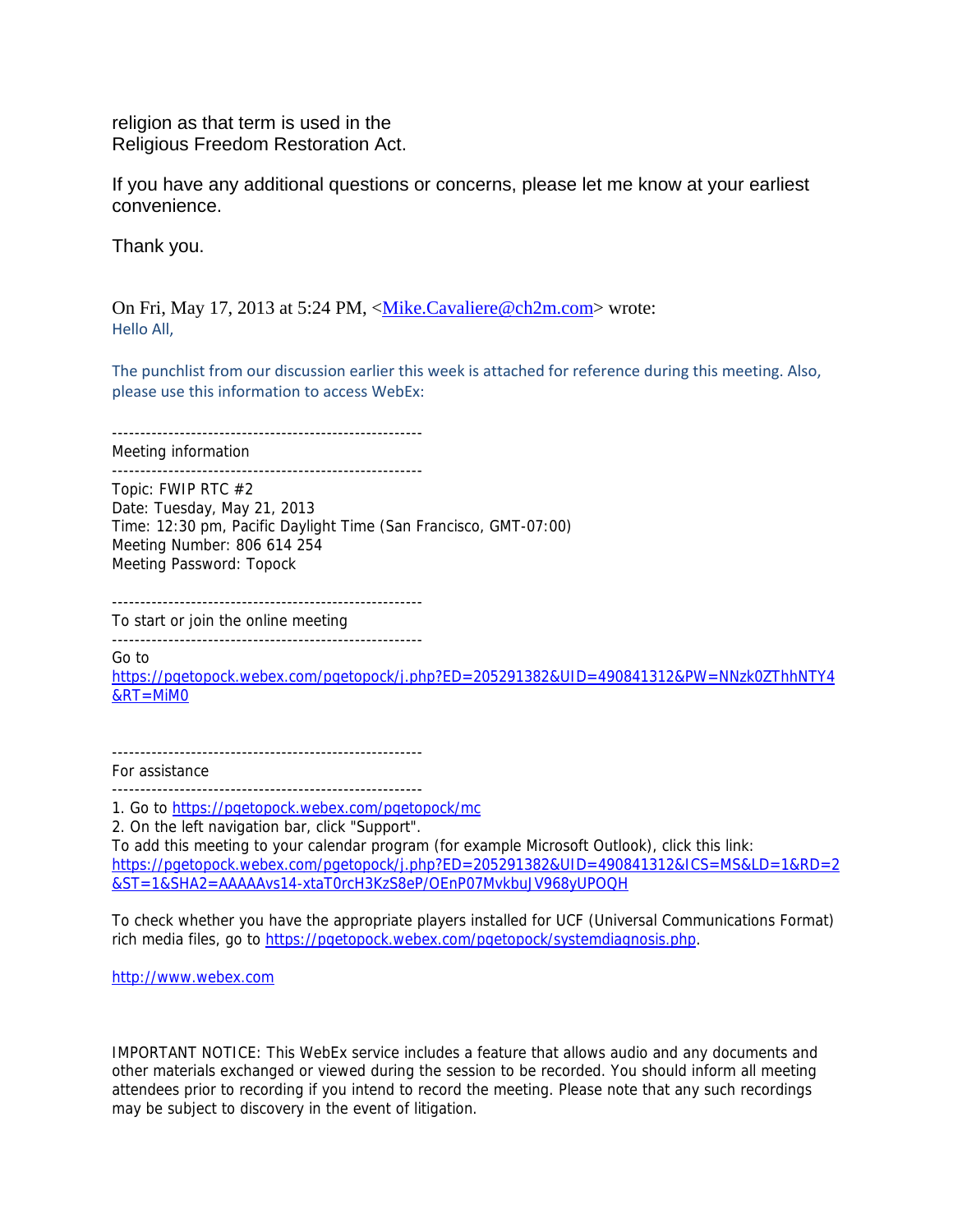-----Original Appointment-----

**From:** Yue, Aaron@DTSC [mailto:Aaron.Yue@dtsc.ca.gov]

**Sent:** Thursday, May 16, 2013 3:37 PM

**To:** Yue, Aaron@DTSC; Sherry J. Counts, Hualapai; Cortez, Jose@Waterboards; envirodirector@gmail.com; cocotcsec@cocopah.com; Marc Maynard, BOR; rloudbear@critdoj.com; Schroth, Brian/SAC; NoraMcDowell@fortmojave.com; Peterson, James; Glen Riddle, PG&E; manderson@summitusa.net; Janis.Lutrick@arcadis-us.com; pamela\_innis@ios.doi.gov; Barackman, Martin/RDD; Laura Rocha; lorjac@frontiernet.net; gshannon@blm.gov; lliu@crb.ca.gov; Monica Strauss, ESA; ShanLewis@fortmojave.com; ronetribe@yahoo.com; dfogerson@sdcwa.org; TimothyWilliams@fortmojave.com; linda\_l\_miller@fws.gov; Daryl\_Magnuson@fws.gov; Amelia Flores, CRITs; Hare, Lori@DTSC; *ggc3@pge.com; sandra.flint@hdrinc.com;* Philbert Watahomigie Sr. (pwatahomigie@hualapai-nsn.gov); kliebhau@blm.gov; eric\_fordham@geopentech.com; Abbott, Aurora/PHX; dt3@azdeq.gov; mtlopez@mwdh2o.com; Rudy Clark; Guerre, Christopher@DTSC; Addie Farrell; wgwright@frontier.net; lukejohnson@fortmojave.com; Burton, Frankie/BAO; Marcos, Jose@DTSC; yjm1@pge.com; Johnson JD Fisher, CRITs; JMJ8@PGE.COM; Lee, Serena/NYC; Lleonhart@hargis.com; carrie\_marr@fws.gov; prucha@integratedhydro.com; ericrosenblum@hotmail.com; Virginia Strohl, PG&E; dbonamici@critdoj.com; cschlinger@en3pro.com; dawn.hubbs101@gmail.com; Baker, Karen@DTSC; JefferySmith@usbr.gov; tribalepa15@att.net; Eichelberger, James@DTSC; Eddie Rigdon, MWD; Bennett Jackson, Hualapai; Andee K. Leisy; SAwender@dfg.ca.gov; Melissa.Papasavvas@sol.doi.gov; michael.sullivan@csun.edu; Perdue, Robert@Waterboards; Lisa.Kellogg@arcadis-us.com; Joan Isaacson; LindaOtero@FortMojave.com; Sun Liang, MWD; Bobbette Biddulph, ESA; kaplan.mitch@epa.gov; mdjohnso@blm.gov; Garza, Yolanda@DTSC; Hong, Christina/LAC; Patty.Mead@co.mohave.az.us; Rachel.Patterson@co.mohave.az.us; jh13@azdeq.gov; Edgar Castillo, Cocopah; vincent.garcia@ihs.gov; Victoria Chau, DFW; Mchaudhuri@mwdh2o.com; Wayne Patch, Sr., CRITs; Jill C. Teraoka, MWD; Cavaliere, Mike/BAO; calisay17@hotmail.com; jennifer\_burtka@fws.gov; Frank.Lenzo@arcadis-us.com; citchairman@yahoo.com; wilene.fisher-holt@crit-nsn.gov; bkoch@mwdh2o.com; Roxie Trost, BLM; Steve\_Spangle@fws.gov; glodge@gmail.com; ssmithvc@yahoo.com; Stewart, Mic/EXT; Valisa Nez, PG&E; Russell Ray, FMIT; Rosanna Mitchell, CRIT; howard.magill@crit-nsn.gov; christine.herndon@herndon-group.com; CourtCoyle@aol.com; s4bd@pge.com; josephina.rivera@critepo.com; GCR4@pge.com; Christine Medley; Vandenberg, Tom@Waterboards; Eby, Jamie/BAO; chem.waterquality@gmail.com; smcdonald@spmcdonaldlaw.com; Guthrie Dick, CRIT EPO; meggers@eggersenv.com; Alasti, Isabella@DTSC; Valerie Welsh-Tahbo, CRITs; culturalres@cocopah.com; Chase Choate, Quechan ; tribal-epa@att.net; Piper, Jay/LAS; cwolff@blm.gov; Casey.Padgett@sol.doi.gov; Roland Ferrer, Torres-Martinez; Eakins, Julie/BAO; Howard Magill, CRITs; Horn, Michael@Wildlife; jcchen@crb.ca.gov; Roy-Semmen, Shukla@DTSC; Lisa.MichelettiCope@arcadisus.com; drew@jdp-law.com; Sheets, Keith/PDX; Armann.Steve@epamail.epa.gov; Doug Bonamici 2, CRITs; Mark Slaughter, USBOR; billhirt@hotmail.com **Subject:** Second Part of Freshwater Evaluation Implementation Plan response to comment meeting **When:** Tuesday, May 21, 2013 12:30 PM-2:30 PM (UTC-08:00) Pacific Time (US & Canada).

**Where:** CH2M Hill office in Henderson and by WebEx

Greetings,

After some deliberation, we can now proceed with the appointment for the second part of the response to comment meeting. To make time for this meeting, the Clearinghouse Taskforce will shorten their meeting for the day. Please note that for non‐CTF participants, the Sands conference room at the CH2M Hill Henderson office can only hold 25 people. Therefore, it is necessary for PG&E to get a head count of